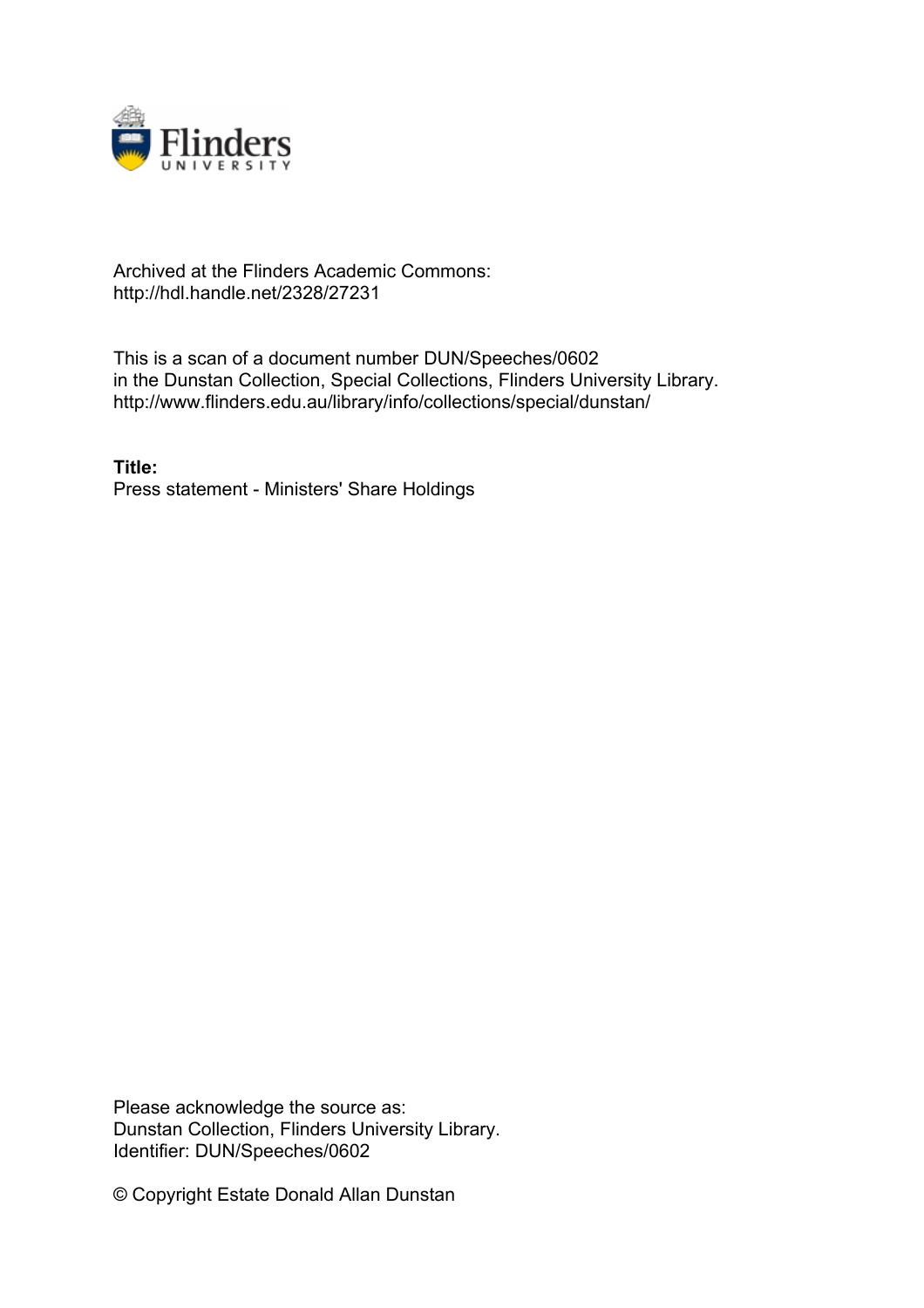## Pr.D. 18/70

PRESS STATEMENT: 14/7/70.

FROM: THE PREMIER.(MR. DUNSTAN) SUBJECT: MINISTERS' SHARE HOLDINGS.

Following on the offer and acceptance of Comalco shares by Ministers in Governments interstate, I stated that in my view it was not proper for Ministers to deal in shares in companies which could be affected by their executive decisions. A check has now been made on all share holdings of members of my Ministry, and epart from non-profit shares in community organizations, some Ministers hold Government bonds and utilities debentures which can in no way be affected by Ministerial decision.

 $18$ 

At the time the Ministry was sworn in other Ministers held shares which could be affected or were likely to be affected by decisions to be made by the Government and they have now disposed of them. Some Ministers do hold shares in companies not presently being dealt with by Government, and arrangements are being made for the disposal of shares in any such companies with which the Government could conceivably be engaged in dealings at some later time.

Should any unexpected matter arise before the rearrangement of securities of Ministers in accordance with this policy can be effected, I have a complete list of the companies concerned and an arrangement with the Ministers concerned to the effect that they will not take part in any Government decision concerning those companies. In this way, propriety will be maintained and there will be no question of Ministers in any way dealing with companies in which they have an interest as shareholders.

As to the Comalco share issue, I have found that no Minister of my Government has any interest in that company at all.